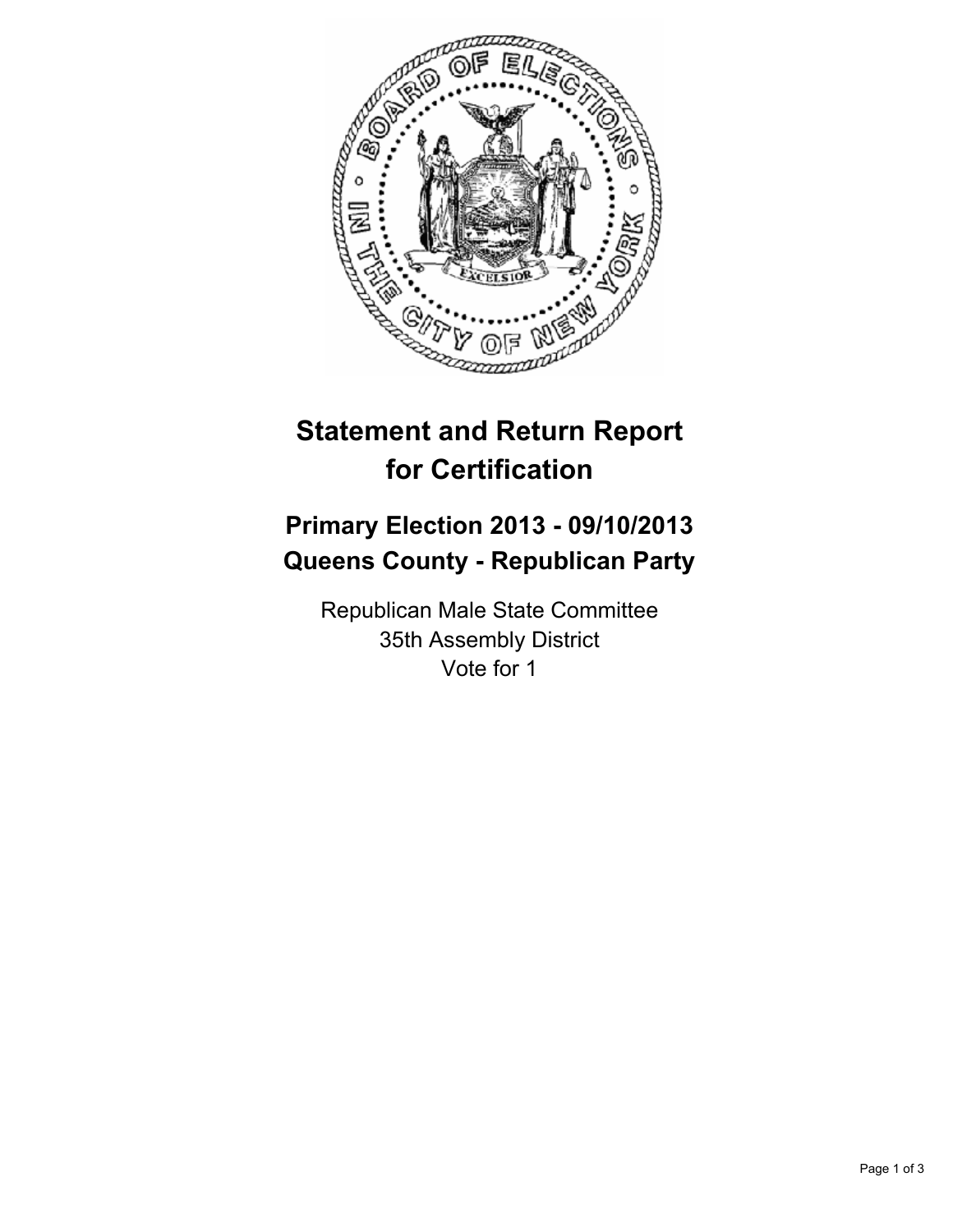

## **Assembly District 35**

| <b>Total Votes</b>      | 265      |
|-------------------------|----------|
| <b>MELVIN P. MORGAN</b> | 170      |
| <b>FERNANDO BERNAL</b>  | 95       |
| <b>AFFIDAVIT</b>        | 3        |
| SPECIAL PRESIDENTIAL    | $\Omega$ |
| <b>FEDERAL</b>          | $\Omega$ |
| ABSENTEE/MILITARY       | 42       |
| <b>EMERGENCY</b>        | 0        |